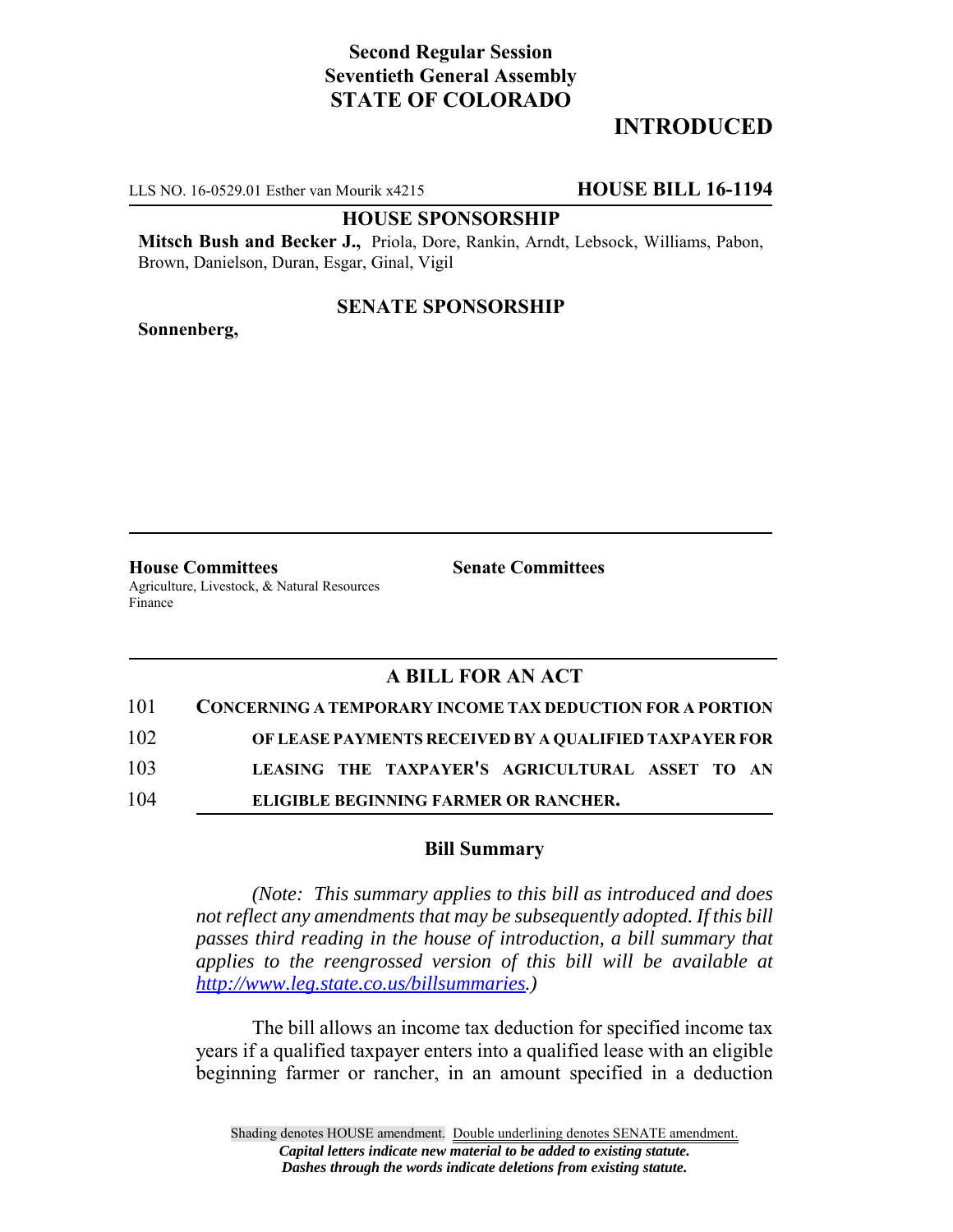certificate issued by the Colorado agricultural development authority that is equal to 20% of the lease payments received from the eligible beginning farmer or rancher as specified in the qualified lease, not to exceed a specified amount per income tax year, for a maximum of 3 income tax years. The bill also specifies that the Colorado agricultural development authority may not issue more than 100 deduction certificates in an income tax year and that the authority must require that a copy of the schedule F that the eligible beginning farmer or rancher filed with the eligible beginning farmer's or rancher's federal income tax return be included as part of the application for a deduction certificate.

 *Be it enacted by the General Assembly of the State of Colorado:* **SECTION 1.** In Colorado Revised Statutes, 39-22-104, **add** (4) (v) as follows: **39-22-104. Income tax imposed on individuals, estates, and trusts - single rate - legislative declaration - definitions - repeal.** (4) There shall be subtracted from federal taxable income: (v) (I) THE GENERAL ASSEMBLY HEREBY FINDS AND DECLARES 8 THAT: (A) THE STATE IS SEEING A CONTINUED TREND OF AGING FARMERS 10 AND RANCHERS; (B) THE CURRENT AVERAGE AGE OF A FAMILY FARM OR RANCH OPERATOR IN COLORADO IS FIFTY-NINE; (C) THERE IS A NATIONAL AND LOCAL FOCUS ON THE BENEFITS OF 14 LOCAL FOODS, AND AT THE SAME TIME A NEW GENERATION OF FARMER IS EMERGING, BUT THE BEGINNING FARMERS OR RANCHERS ARE HAVING TROUBLE FINDING LAND TO LEASE; AND (D) THE INCOME TAX DEDUCTION ALLOWED IN THIS PARAGRAPH (v) IS INTENDED TO BE AN INCENTIVE FOR AGING FARMERS OR RANCHERS TO LEASE THEIR AGRICULTURAL ASSETS TO BEGINNING FARMERS OR RANCHERS IN ORDER TO GIVE THE BEGINNERS A CHANCE TO GET STARTED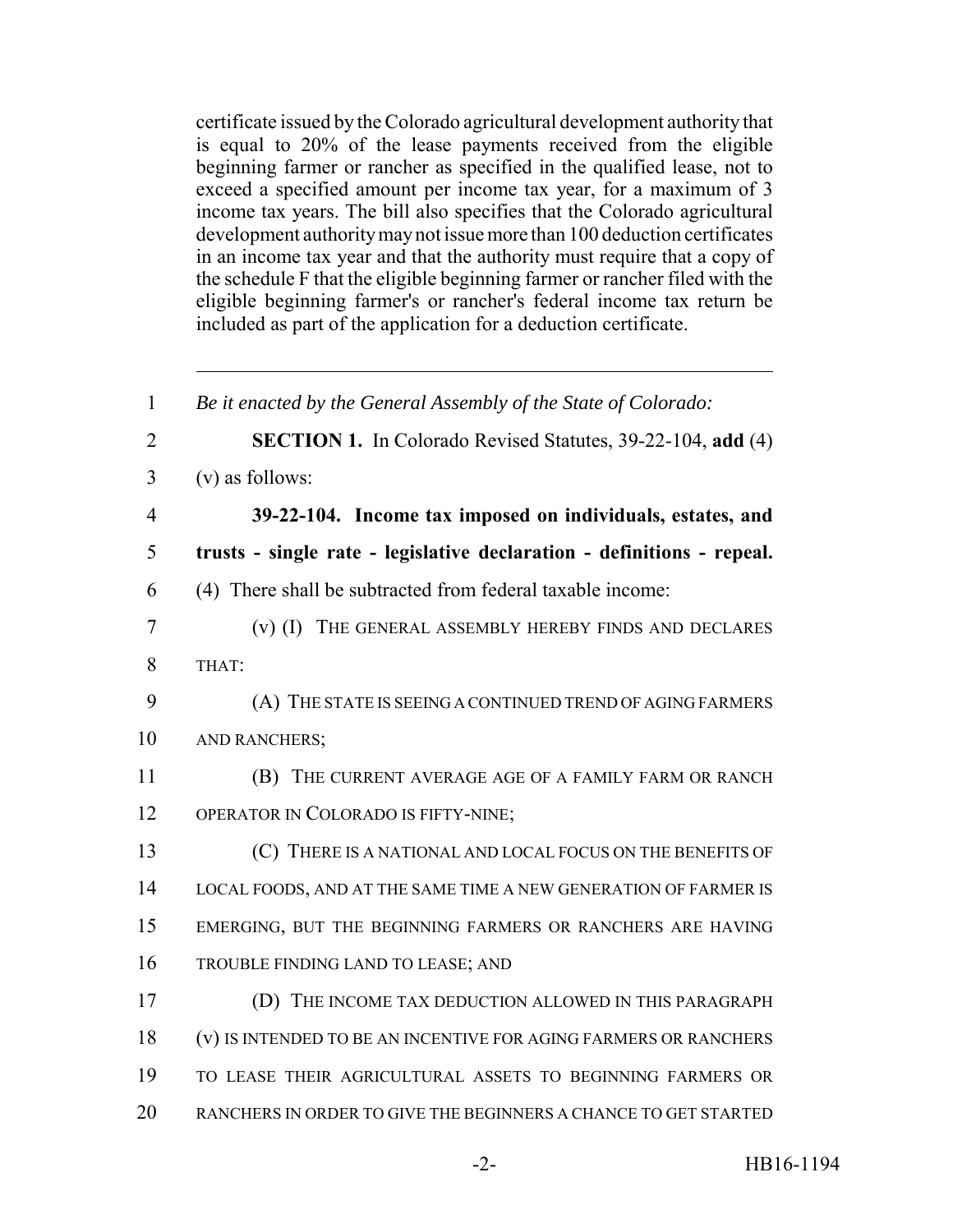1 IN THE INDUSTRY.

**(II) FOR INCOME TAX YEARS BEGINNING ON OR AFTER JANUARY 1,**  2017, BUT BEFORE JANUARY 1, 2020, IF A QUALIFIED TAXPAYER ENTERS INTO A QUALIFIED LEASE WITH AN ELIGIBLE BEGINNING FARMER OR RANCHER, AN AMOUNT SPECIFIED IN A DEDUCTION CERTIFICATE ISSUED BY THE COLORADO AGRICULTURAL DEVELOPMENT AUTHORITY THAT IS EQUAL TO TWENTY PERCENT OF THE LEASE PAYMENTS RECEIVED FROM AN ELIGIBLE BEGINNING FARMER OR RANCHER AS SPECIFIED IN THE QUALIFIED LEASE, NOT TO EXCEED THE QUALIFIED TAXPAYER'S INCOME AND NOT TO EXCEED THE AMOUNT SPECIFIED IN SUBPARAGRAPH (III) OF THIS PARAGRAPH (v).

 (III) THE COLORADO AGRICULTURAL DEVELOPMENT AUTHORITY MAY ISSUE MORE THAN ONE DEDUCTION CERTIFICATE TO EACH QUALIFIED TAXPAYER IF SUCH QUALIFIED TAXPAYER ENTERS INTO MORE THAN ONE QUALIFIED LEASE WITH MORE THAN ONE ELIGIBLE BEGINNING FARMER OR RANCHER; EXCEPT THAT THE TOTAL AMOUNT SPECIFIED IN ALL DEDUCTION CERTIFICATES ISSUED TO A QUALIFIED TAXPAYER MAY NOT EXCEED TWENTY-FIVE THOUSAND DOLLARS PER INCOME TAX YEAR FOR A MAXIMUM OF THREE INCOME TAX YEARS, AND EXCEPT THAT THE COLORADO AGRICULTURAL DEVELOPMENT AUTHORITY SHALL NOT ISSUE MORE THAN THE NUMBER OF DEDUCTION CERTIFICATES PER INCOME TAX YEAR SET FORTH IN SECTION 35-75-107 (1) (u), C.R.S.

**(IV) FOR PURPOSES OF THIS PARAGRAPH (v):** 

 (A) "AGRICULTURAL ASSET" MEANS LAND, CROPS, LIVESTOCK AND LIVESTOCK FACILITIES, FARM EQUIPMENT AND MACHINERY, GRAIN STORAGE, OR IRRIGATION EQUIPMENT.

(B) "COLORADO AGRICULTURAL DEVELOPMENT AUTHORITY"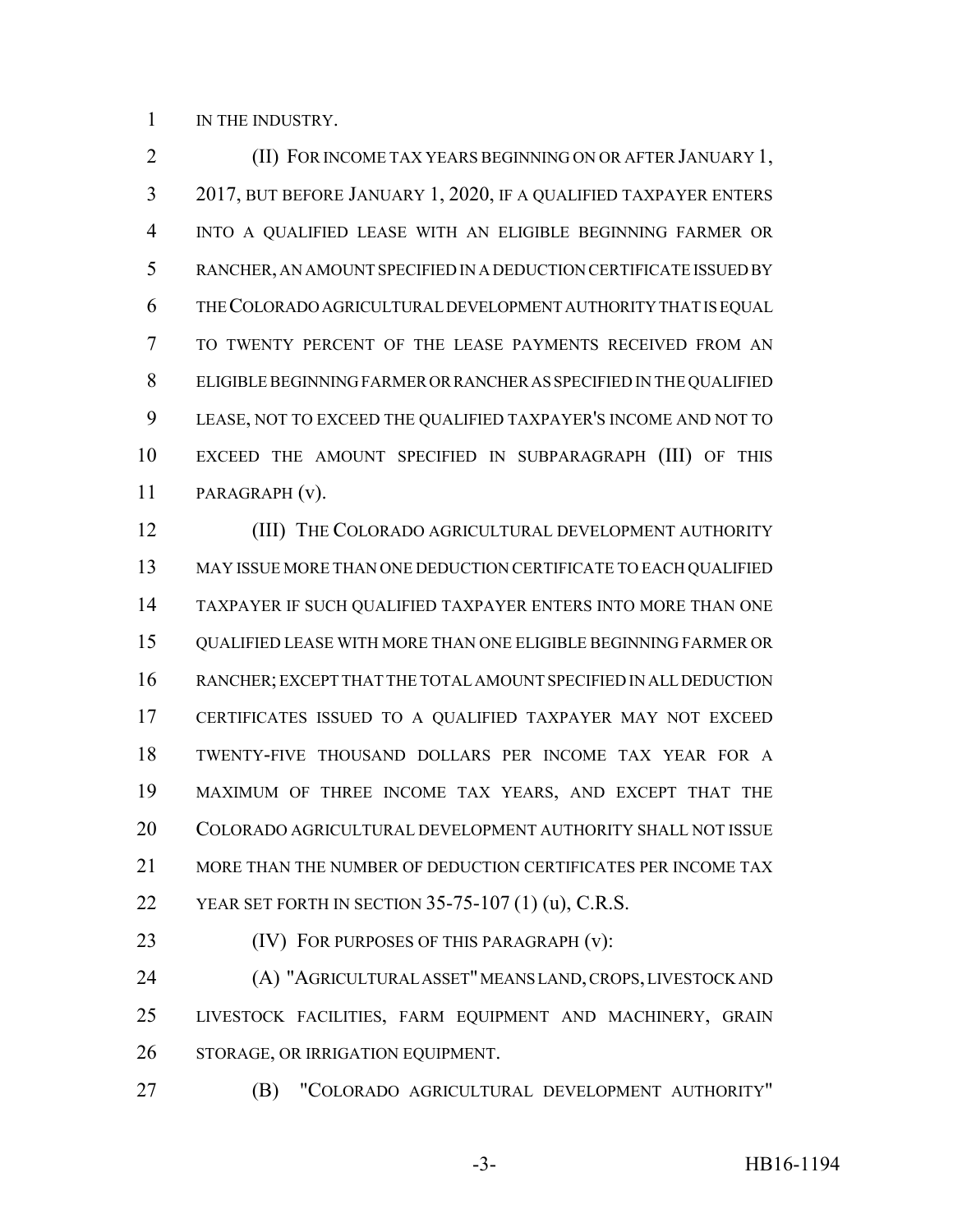MEANS THE COLORADO AGRICULTURAL DEVELOPMENT AUTHORITY 2 CREATED IN SECTION 35-75-104, C.R.S.

 (C) "DEDUCTION CERTIFICATE" MEANS A CERTIFICATE ISSUED BY THE COLORADO AGRICULTURAL DEVELOPMENT AUTHORITY CERTIFYING THAT A QUALIFIED TAXPAYER QUALIFIES FOR THE INCOME TAX DEDUCTION AUTHORIZED IN THIS SECTION AND SPECIFYING THE AMOUNT OF THE DEDUCTION ALLOWED.

 (D) "ELIGIBLE BEGINNING FARMER OR RANCHER" MEANS A FARMER OR RANCHER RESIDING IN THE STATE WHO HAS A NET WORTH OF LESS THAN TWO MILLION DOLLARS, WILL PROVIDE THE MAJORITY OF THE DAILY PHYSICAL LABOR AND MANAGEMENT ON THE QUALIFIED TAXPAYER'S AGRICULTURAL ASSET OR WILL USE THE QUALIFIED TAXPAYER'S AGRICULTURAL ASSET THE MAJORITY OF THE TIME, HAS PLANS TO FARM OR RANCH FULL-TIME, HAS NOT BEEN ENGAGED IN FARMING OR RANCHING FOR MORE THAN TEN YEARS, HAS FARMING OR RANCHING EXPERIENCE OR EDUCATION, AND HAS PARTICIPATED IN A FINANCIAL MANAGEMENT EDUCATIONAL PROGRAM APPROVED BY THE COLORADO AGRICULTURAL DEVELOPMENT AUTHORITY.

 (E) "QUALIFIED LEASE" MEANS A LEASE ENTERED INTO BETWEEN A QUALIFIED TAXPAYER AND AN ELIGIBLE BEGINNING FARMER OR RANCHER FOR THE QUALIFIED TAXPAYER'S AGRICULTURAL ASSET THAT IS APPROVED BY THE COLORADO AGRICULTURAL DEVELOPMENT AUTHORITY AND HAS A DURATION OF AT LEAST THREE YEARS.

 (F) "QUALIFIED TAXPAYER" MEANS A TAXPAYER, INCLUDING A PARTNERSHIP, S CORPORATION, OR OTHER SIMILAR PASS-THROUGH ENTITY, WHO OWNS AN AGRICULTURAL ASSET LOCATED IN THE STATE.

**(V)** TO CLAIM THE DEDUCTION ALLOWED IN THIS PARAGRAPH (v),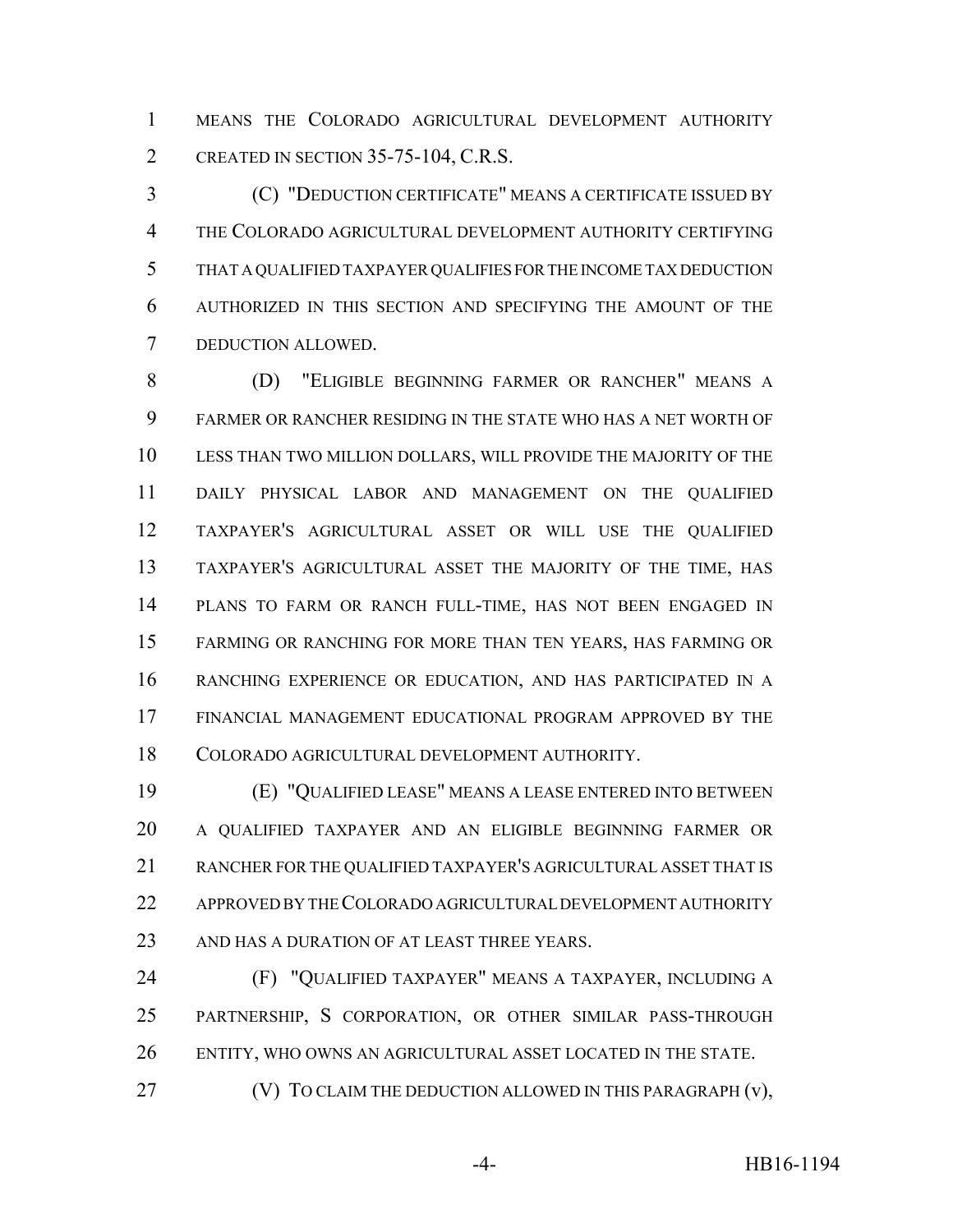THE QUALIFIED TAXPAYER SHALL ATTACH A COPY OF THE DEDUCTION CERTIFICATE ISSUED BY THE COLORADO AGRICULTURAL DEVELOPMENT AUTHORITY TO THE TAXPAYER'S RETURN.NO TAX DEDUCTION IS ALLOWED UNDER THIS PARAGRAPH (v) UNLESS THE TAXPAYER PROVIDES THE COPY OF THE DEDUCTION CERTIFICATE.

 (VI) THE COLORADO AGRICULTURAL DEVELOPMENT AUTHORITY SHALL, IN A SUFFICIENTLY TIMELY MANNER TO ALLOW THE DEPARTMENT OF REVENUE TO PROCESS RETURNS CLAIMING THE DEDUCTION ALLOWED BY THIS SECTION, PROVIDE THE DEPARTMENT OF REVENUE WITH AN ELECTRONIC REPORT OF THE QUALIFIED TAXPAYERS RECEIVING A DEDUCTION CERTIFICATE AS ALLOWED IN THIS SECTION FOR THE PRECEDING CALENDAR YEAR THAT INCLUDES THE FOLLOWING INFORMATION:

14 (A) THE QUALIFIED TAXPAYER'S NAME;

 (B) THE QUALIFIED TAXPAYER'S SOCIAL SECURITY NUMBER; AND **(C)** THE AMOUNT OF THE DEDUCTION ALLOWED IN THIS SECTION. (VII) THIS PARAGRAPH (v) IS REPEALED, EFFECTIVE DECEMBER 31, 2023.

 **SECTION 2.** In Colorado Revised Statutes, 39-22-304, **add** (3) (o) as follows:

 **39-22-304. Net income of corporation - legislative declaration - definitions - repeal.** (3) There shall be subtracted from federal taxable income:

24 (o) (I) THE GENERAL ASSEMBLY HEREBY FINDS AND DECLARES THAT:

26 (A) THE STATE IS SEEING A CONTINUED TREND OF AGING FARMERS AND RANCHERS;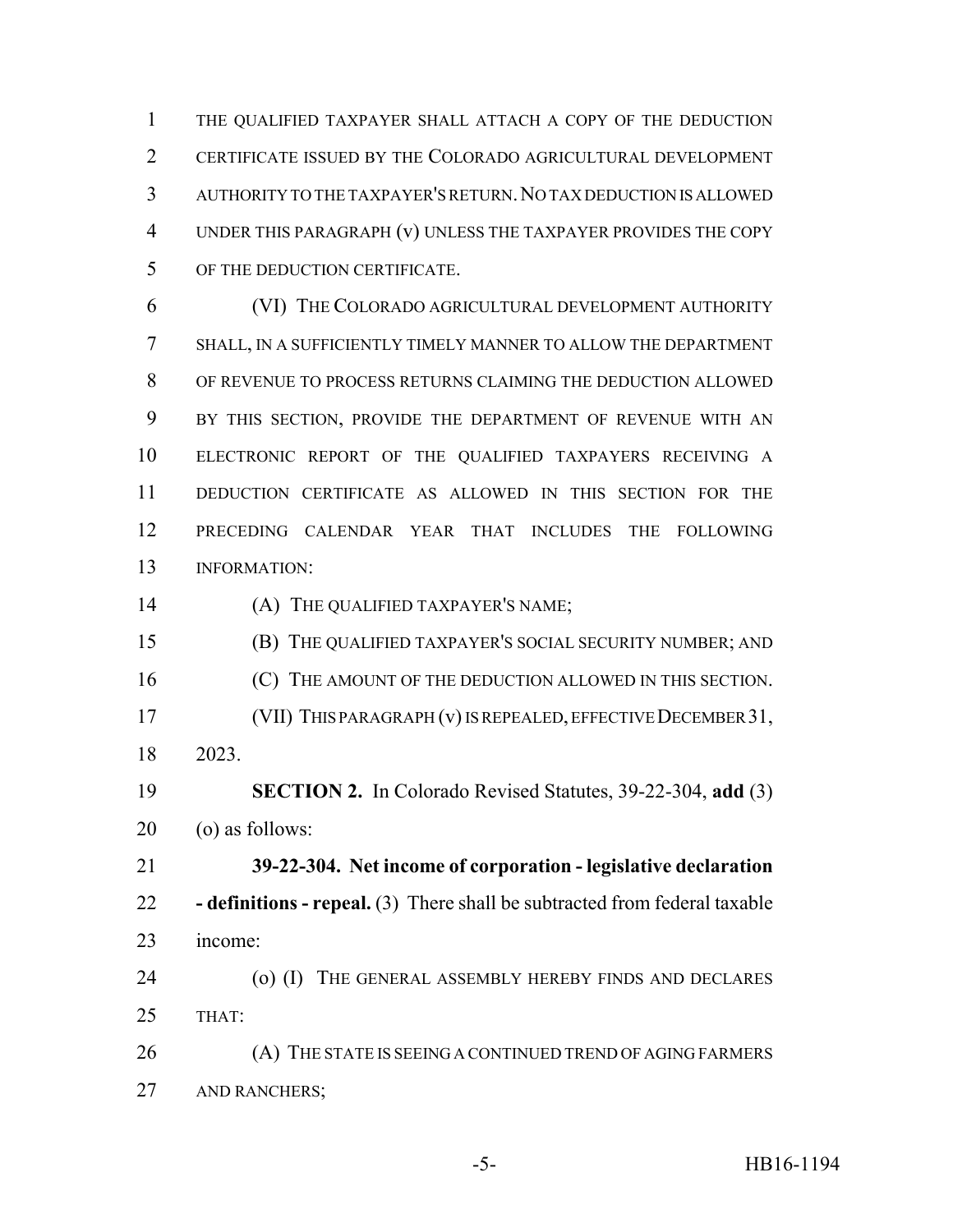(B) THE CURRENT AVERAGE AGE OF A FAMILY FARM OR RANCH OPERATOR IN COLORADO IS FIFTY-NINE;

 (C) THERE IS A NATIONAL AND LOCAL FOCUS ON THE BENEFITS OF LOCAL FOODS, AND AT THE SAME TIME A NEW GENERATION OF FARMER IS EMERGING, BUT THE BEGINNING FARMERS OR RANCHERS ARE HAVING TROUBLE FINDING LAND TO LEASE; AND

 (D) THE INCOME TAX DEDUCTION ALLOWED IN THIS PARAGRAPH (o) IS INTENDED TO BE AN INCENTIVE FOR AGING FARMERS OR RANCHERS TO LEASE THEIR AGRICULTURAL ASSETS TO BEGINNING FARMERS OR RANCHERS IN ORDER TO GIVE THE BEGINNERS A CHANCE TO GET STARTED 11 IN THE INDUSTRY.

**(II) FOR INCOME TAX YEARS BEGINNING ON OR AFTER JANUARY 1,** 13 2017, BUT BEFORE JANUARY 1, 2020, IF A QUALIFIED TAXPAYER ENTERS INTO A QUALIFIED LEASE WITH AN ELIGIBLE BEGINNING FARMER OR RANCHER, AN AMOUNT SPECIFIED IN A DEDUCTION CERTIFICATE ISSUED BY THE COLORADO AGRICULTURAL DEVELOPMENT AUTHORITY THAT IS EQUAL TO TWENTY PERCENT OF THE LEASE PAYMENTS RECEIVED FROM AN ELIGIBLE BEGINNING FARMER OR RANCHER AS SPECIFIED IN THE QUALIFIED LEASE, NOT TO EXCEED THE AMOUNT SPECIFIED IN SUBPARAGRAPH (III) OF 20 THIS PARAGRAPH (0).

**(III) THE COLORADO AGRICULTURAL DEVELOPMENT AUTHORITY** 22 MAY ISSUE MORE THAN ONE DEDUCTION CERTIFICATE TO EACH QUALIFIED TAXPAYER IF SUCH QUALIFIED TAXPAYER ENTERS INTO MORE THAN ONE QUALIFIED LEASE WITH MORE THAN ONE ELIGIBLE BEGINNING FARMER OR RANCHER; EXCEPT THAT THE TOTAL AMOUNT SPECIFIED IN ALL DEDUCTION CERTIFICATES ISSUED TO A QUALIFIED TAXPAYER MAY NOT EXCEED TWENTY-FIVE THOUSAND DOLLARS PER INCOME TAX YEAR FOR A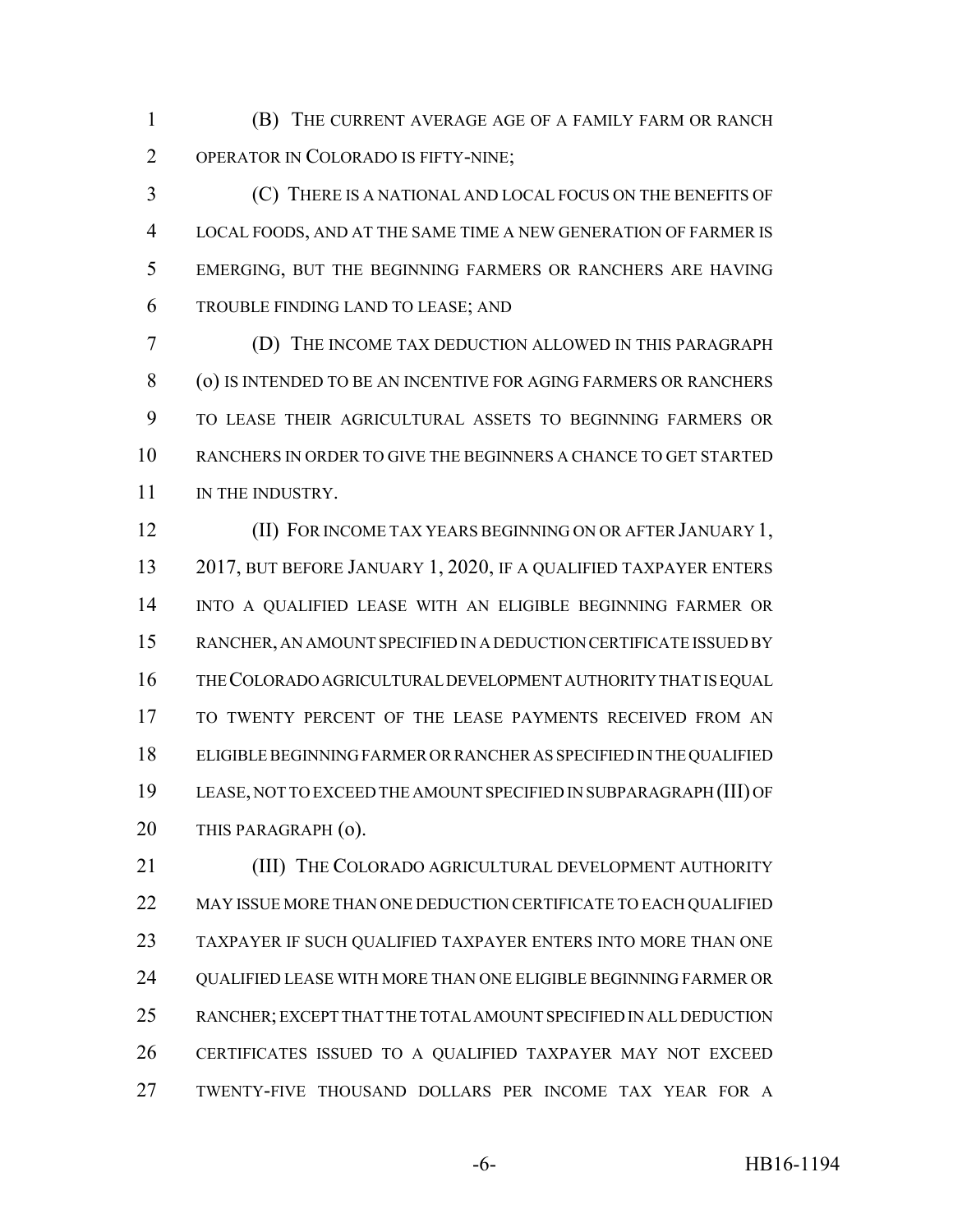MAXIMUM OF THREE INCOME TAX YEARS, AND EXCEPT THAT THE COLORADO AGRICULTURAL DEVELOPMENT AUTHORITY SHALL NOT ISSUE MORE THAN THE NUMBER OF DEDUCTION CERTIFICATES PER INCOME TAX YEAR SET FORTH IN SECTION 35-75-107 (1) (u), C.R.S.

(IV) FOR PURPOSES OF THIS PARAGRAPH (o):

 (A) "AGRICULTURAL ASSET" MEANS LAND, CROPS, LIVESTOCK AND LIVESTOCK FACILITIES, FARM EQUIPMENT AND MACHINERY, GRAIN STORAGE, OR IRRIGATION EQUIPMENT.

 (B) "COLORADO AGRICULTURAL DEVELOPMENT AUTHORITY" MEANS THE COLORADO AGRICULTURAL DEVELOPMENT AUTHORITY CREATED IN SECTION 35-75-104, C.R.S.

 (C) "DEDUCTION CERTIFICATE" MEANS A CERTIFICATE ISSUED BY THE COLORADO AGRICULTURAL DEVELOPMENT AUTHORITY CERTIFYING THAT A QUALIFIED TAXPAYER QUALIFIES FOR THE INCOME TAX DEDUCTION AUTHORIZED IN THIS SECTION AND SPECIFYING THE AMOUNT OF THE DEDUCTION ALLOWED.

 (D) "ELIGIBLE BEGINNING FARMER OR RANCHER" MEANS A FARMER OR RANCHER RESIDING IN THE STATE WHO HAS A NET WORTH OF LESS THAN TWO MILLION DOLLARS, WILL PROVIDE THE MAJORITY OF THE DAILY PHYSICAL LABOR AND MANAGEMENT ON THE QUALIFIED TAXPAYER'S AGRICULTURAL ASSET OR WILL USE THE QUALIFIED TAXPAYER'S AGRICULTURAL ASSET THE MAJORITY OF THE TIME, HAS PLANS TO FARM OR RANCH FULL-TIME, HAS NOT BEEN ENGAGED IN FARMING OR RANCHING FOR MORE THAN TEN YEARS, HAS FARMING OR RANCHING EXPERIENCE OR EDUCATION, AND HAS PARTICIPATED IN A FINANCIAL MANAGEMENT EDUCATIONAL PROGRAM APPROVED BY THE COLORADO AGRICULTURAL DEVELOPMENT AUTHORITY.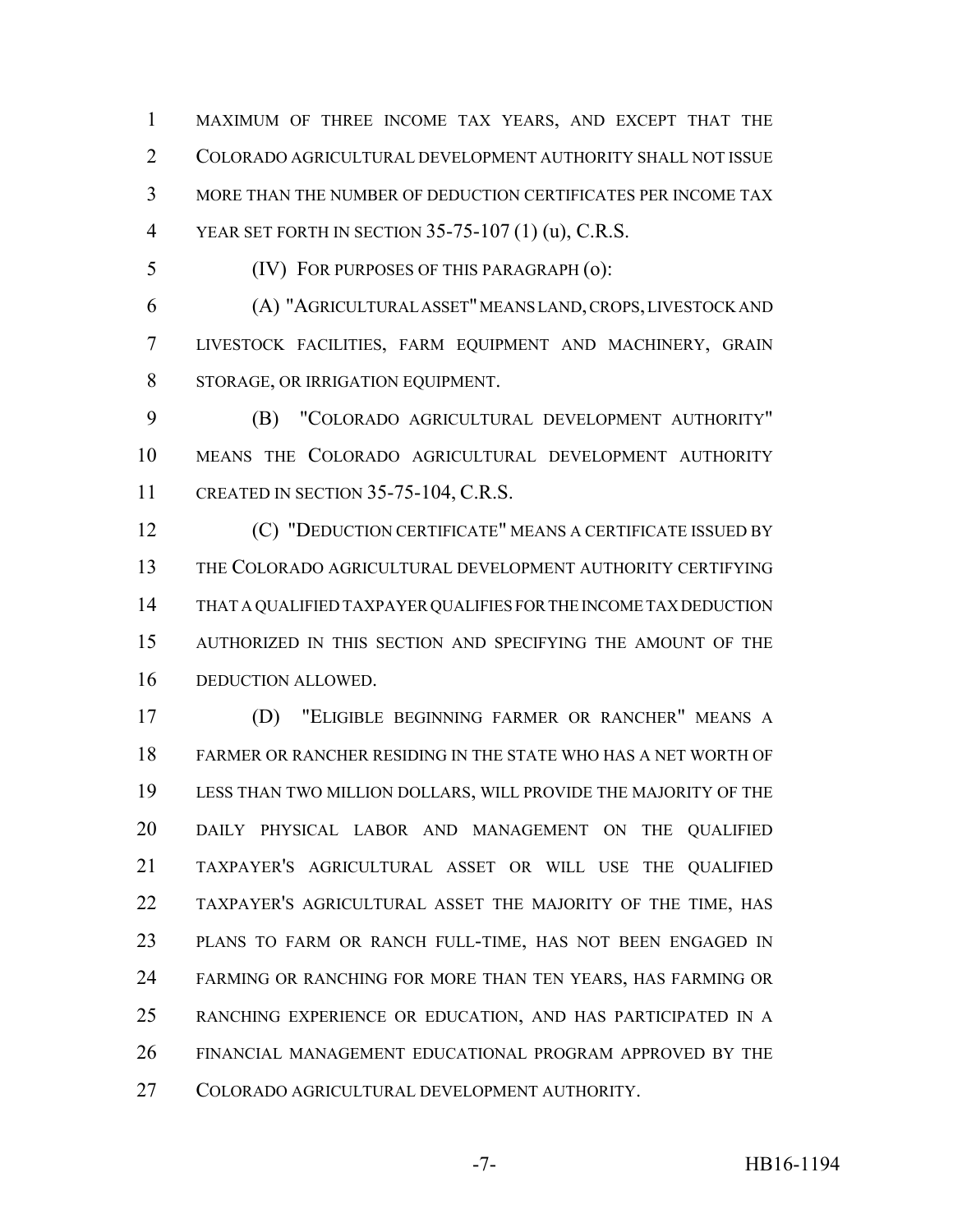(E) "QUALIFIED LEASE" MEANS A LEASE ENTERED INTO BETWEEN A QUALIFIED TAXPAYER AND AN ELIGIBLE BEGINNING FARMER OR RANCHER FOR THE QUALIFIED TAXPAYER'S AGRICULTURAL ASSET THAT IS APPROVED BY THE COLORADO AGRICULTURAL DEVELOPMENT AUTHORITY AND HAS A DURATION OF AT LEAST THREE YEARS.

 (F) "QUALIFIED TAXPAYER" MEANS A TAXPAYER WHO OWNS AN AGRICULTURAL ASSET LOCATED IN THE STATE.

8 (V) TO CLAIM THE DEDUCTION ALLOWED IN THIS PARAGRAPH (0), THE QUALIFIED TAXPAYER SHALL ATTACH A COPY OF THE DEDUCTION CERTIFICATE ISSUED BY THE COLORADO AGRICULTURAL DEVELOPMENT AUTHORITY TO THE TAXPAYER'S RETURN.NO TAX DEDUCTION IS ALLOWED UNDER THIS PARAGRAPH (o) UNLESS THE TAXPAYER PROVIDES THE COPY 13 OF THE DEDUCTION CERTIFICATE.

 (VI) THE COLORADO AGRICULTURAL DEVELOPMENT AUTHORITY SHALL, IN A SUFFICIENTLY TIMELY MANNER TO ALLOW THE DEPARTMENT OF REVENUE TO PROCESS RETURNS CLAIMING THE DEDUCTION ALLOWED BY THIS SECTION, PROVIDE THE DEPARTMENT OF REVENUE WITH AN ELECTRONIC REPORT OF THE QUALIFIED TAXPAYERS RECEIVING A DEDUCTION CERTIFICATE AS ALLOWED IN THIS SECTION FOR THE PRECEDING CALENDAR YEAR THAT INCLUDES THE FOLLOWING INFORMATION:

- **(A) THE QUALIFIED TAXPAYER'S NAME;**
- **(B)** THE QUALIFIED TAXPAYER'S COLORADO ACCOUNT NUMBER; AND

 (C) THE AMOUNT OF THE DEDUCTION ALLOWED IN THIS SECTION. (VII) THIS PARAGRAPH (o) IS REPEALED, EFFECTIVE DECEMBER 31, 2023.